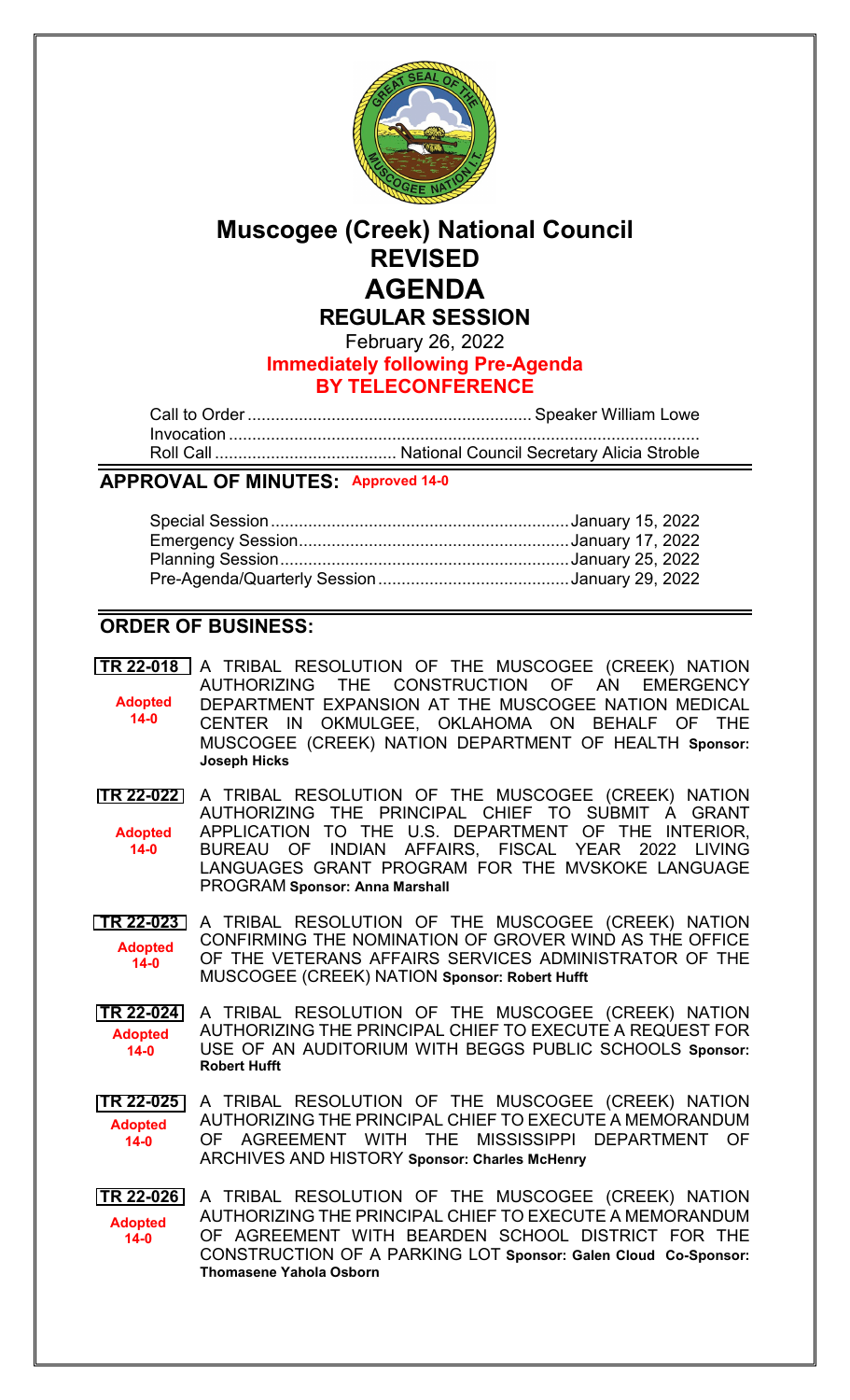#### **Page 2 of 4 Regular Session February 26, 2022**

- **[TR 22-027](bills/22-027.pdf)** A TRIBAL RESOLUTION OF THE MUSCOGEE (CREEK) NATION AUTHORIZING THE PRINCIPAL CHIEF TO EXECUTE A MEMORANDUM OF AGREEMENT WITH THE COLLEGE OF THE MUSCOGEE NATION FOR THE CONSTRUCTION OF A PARKING LOT **Sponsor: Anna [Marshall](mailto:amarshall@mcn-nsn.gov) Adopted 14-0**
- **[TR 22-028](bills/22-028.pdf)** A TRIBAL RESOLUTION OF THE MUSCOGEE (CREEK) NATION AUTHORIZING THE PRINCIPAL CHIEF TO SUBMIT A 2022 INVASIVE SPECIES PROGRAM GRANT APPLICATION TO THE BUREAU OF INDIAN AFFAIRS **Sponsor: [Charles McHenry](mailto:cmchenry@mcn-nsn.gov) Adopted 14-0**
- **[TR 22-029](bills/22-029.pdf)** A TRIBAL RESOLUTION OF THE MUSCOGEE (CREEK) NATION AUTHORIZING THE CONSTRUCTION PROJECT OF THE TULSA HEAD START PARKING LOT **Sponsor: [Charles McHenry](mailto:cmchenry@mcn-nsn.gov) Adopted 14-0**
- **[TR 22-030](bills/22-030.pdf)** A TRIBAL RESOLUTION OF THE MUSCOGEE (CREEK) NATION AUTHORIZING THE CONSTRUCTION PROJECT OF THE FLEET SERVICES PARKING LOT **Sponsor: [Charles McHenry](mailto:cmchenry@mcn-nsn.gov)  Adopted 14-0**
- **[TR 22-031](bills/22-031.pdf)** A TRIBAL RESOLUTION OF THE MUSCOGEE (CREEK) NATION AUTHORIZING THE PRINCIPAL CHIEF TO APPLY FOR FEDERAL FUNDING THROUGH THE FEDERAL HIGHWAY ADMINISTRATION TO COMPLETE AN ENVIRONMENTAL ASSESSMENT, HYDRAULIC STUDY AND DESIGN A REPLACEMENT BRIDGE FOR FIFTEEN BRIDGES IN SIX COUNTIES WITHIN THE MUSCOGEE (CREEK) NATION RESERVATION **Sponsor: [Charles McHenry](mailto:cmchenry@mcn-nsn.gov) Adopted 14-0**
- **[TR 22-032](bills/22-032.pdf)** A TRIBAL RESOLUTION OF THE MUSCOGEE (CREEK) NATION APPROVING THE RENTAL SUBSIDY PROGRAM FOR THE MUSCOGEE (CREEK) NATION DEPARTMENT OF HOUSING **Sponsor: [Galen Cloud](mailto:gcloud@mcn-nsn.gov) Adopted 14-0**
- **[TR 22-033](bills/22-033.pdf)** A TRIBAL RESOLUTION OF THE MUSCOGEE (CREEK) NATION CONFIRMING THE NOMINATION OF KATHLEEN SUPERNAW TO SERVE AS A SUPREME COURT JUSTICE OF THE MUSCOGEE (CREEK) NATION **Sponsor: [Mark Randolph](mailto:mrandolph@mcn-nsn.gov) Adopted 14-0**

**[TR 22-034](bills/22-034.pdf)** A TRIBAL RESOLUTION OF THE MUSCOGEE (CREEK) NATION AUTHORIZING THE MUSCOGEE (CREEK) NATION CONTROLLER TO SELL SECURITY INVESTMENTS **Sponsor: [Mark Randolph](mailto:mrandolph@mcn-nsn.gov) Adopted 14-0**

**[TR 22-035](bills/22-035.pdf)** A TRIBAL RESOLUTION OF THE MUSCOGEE (CREEK) NATION NOMINATING LISA OTIPOBY-HERBERT TO SERVE AS A DISTRICT TRIAL COURT JUDGE OF THE CRIMINAL DISTRICT TRIAL COURT LAW DIVISION OF THE MUSCOGEE (CREEK) NATION **Sponsor: [Mark Randolph](mailto:mrandolph@mcn-nsn.gov) Adopted 11-3**

- **[TR 22-036](bills/22-036.pdf)** A TRIBAL RESOLUTION OF THE MUSCOGEE (CREEK) NATION AUTHORIZING THE CONSTRUCTION OF THE TRIBAL MASTER SITE PLAN CAPITOL COMPLEX PROJECTS FOR THE MUSCOGEE (CREEK) NATION **Sponsor: [Galen Cloud](mailto:gcloud@mcn-nsn.gov) Adopted 11-3**
- **[TR 22-037](bills/22-037.pdf)** A TRIBAL RESOLUTION OF THE MUSCOGEE (CREEK) NATION AUTHORIZING THE PRINCIPAL CHIEF TO EXECUTE A MEMORANDUM OF UNDERSTANDING BETWEEN THE MUSCOGEE (CREEK) NATION AND GREEN COUNTRY TECHNOLOGY CENTER ON BEHALF OF THE MUSCOGEE (CREEK) NATION DEPARTMENT OF EMPLOYMENT AND TRAINING **Sponsor: [Mary Crawford](mailto:mcrawford@mcn-nsn.gov) Adopted 14-0**
- **[TR 22-038](bills/22-038.pdf)** A TRIBAL RESOLUTION OF THE MUSCOGEE (CREEK) NATION AUTHORIZING THE PRINCIPAL CHIEF TO EXECUTE A MEMORANDUM OF AGREEMENT WITH THE UNITED STATES DEPARTMENT OF VETERANS AFFAIRS AND VETERANS HOSPITAL IN TULSA (VHIT LLC) REGARDING RENOVATION OF THE KERR-EDMONDSON BUILDINGS IN TULSA, OKLAHOMA **Sponsor: Joseph Hicks Adopted 14-0**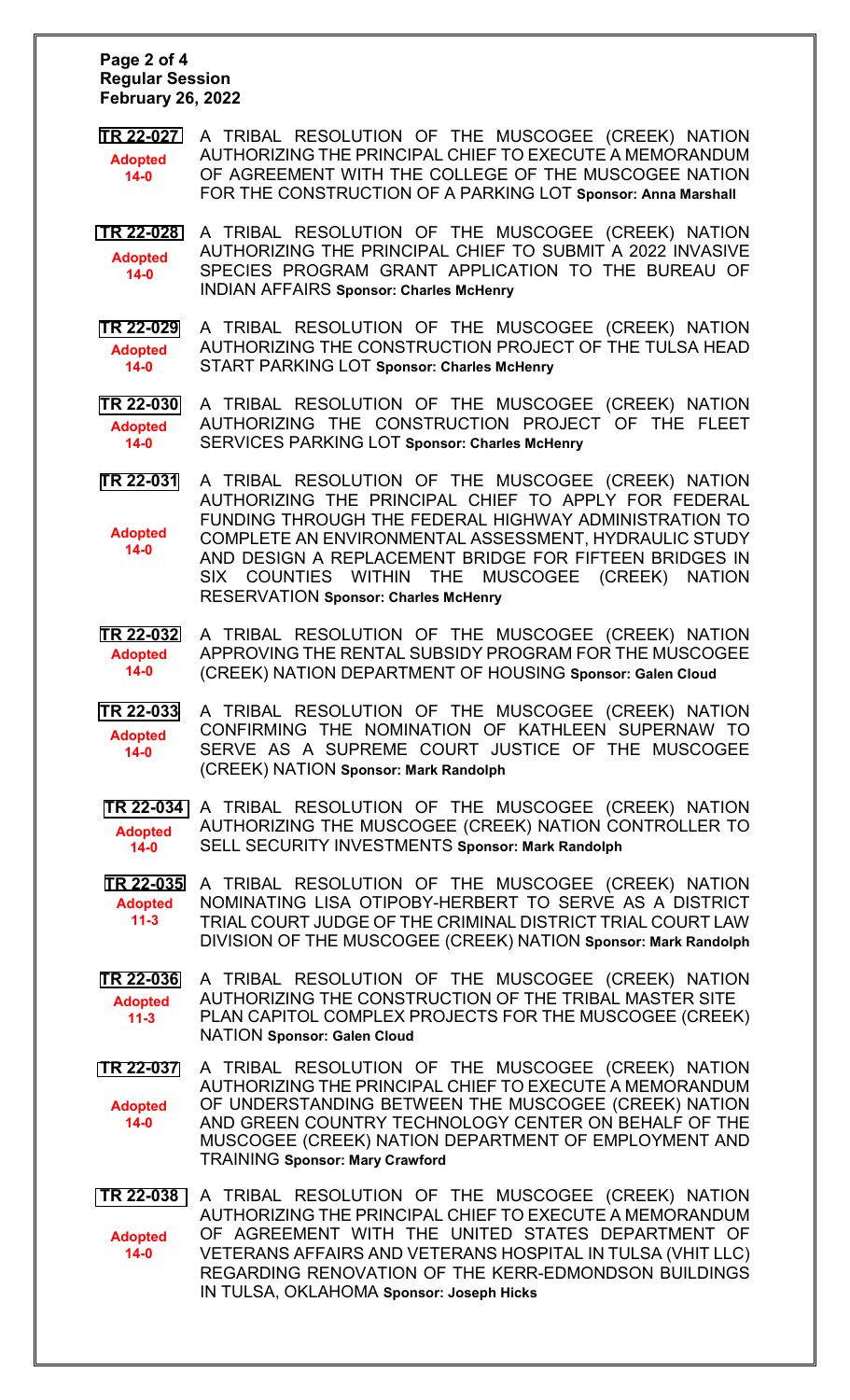#### **Page 3 of 4 Regular Session February 26, 2022**

- **[TR 22-039](bills/22-039.pdf)** A TRIBAL RESOLUTION OF THE MUSCOGEE (CREEK) NATION APPROVING LIQUOR SALES AT THE TULSA CREEK INDIAN COMMUNITY SMOKE SHOP **Sponsor: Robert Hufft Adopted 14-0**
- **[TR 22-040](bills/22-040.pdf)** A TRIBAL RESOLUTION OF THE MUSCOGEE (CREEK) NATION AUTHORIZING THE PRINCIPAL CHIEF TO EXECUTE A FIRST AMENDMENT TO A REVOLVING LOAN AND SECURITY AGREEMENT WITH BOKF, NA d/b/a BANK OF OKLAHOMA AND AN AMENDED AND RESTATED REVOLVING NOTE WITH BOKF, NA d/b/a BANK OF OKLAHOMA **Sponsor: Galen Cloud Adopted 13-1**
- **[TR 22-041](bills/22-041.pdf)** A TRIBAL RESOLUTION OF THE MUSCOGEE (CREEK) NATION APPROVING THE MUSCOGEE (CREEK) NATION TRIBAL MASTER SITE PLAN CAPITOL COMPLEX PROJECT **Sponsor: Galen Cloud Adopted 14-0**

**[NCA 22-009](bills/NCA22-009.pdf)** A LAW OF THE MUSCOGEE (CREEK) NATION APPROPRIATING FUNDS TO THE NATION'S REALTY TRUST SERVICES DEPARTMENT FOR EQUIPMENT **Sponsor: [Joseph Hicks](mailto:joshicks@mcn-nsn.gov) (\$24,198.00) Adopted 14-0**

- **[NCA 22-010](bills/NCA22-010.pdf)** A LAW OF THE MUSCOGEE (CREEK) NATION AUTHORIZING THE EXPENDITURE OF GRANT FUNDS AWARDED FROM THE U.S. DEPARTMENT OF HOUSING FOR THE RESIDENT OPPORTUNITY AND SUPPORTIVE SERVICES – SERVICES COORDINATORS GRANT FOR THE BENEFIT OF THE MUSCOGEE (CREEK) NATION DEPARTMENT OF HOUSING **Sponsor: [Charles McHenry](mailto:cmchenry@mcn-nsn.gov) (\$443,196.00) Adopted 14-0**
- **[NCA 22-011](bills/NCA22-011.pdf)** A LAW OF THE MUSCOGEE (CREEK) NATION APPROPRIATING FUNDS TO THE NATION'S FACILITIES DEPARTMENT FOR EQUIPMENT **Sponsor: [Charles McHenry](mailto:cmchenry@mcn-nsn.gov) (\$227,629.00) Adopted 14-0**
- **[NCA 22-012](bills/NCA22-012.pdf)** A LAW OF THE MUSCOGEE (CREEK) NATION AUTHORIZING THE EXPENDITURE OF THE WALTON FAMILY FOUNDATION GRANT FOR THE BENEFIT OF MVSKOKE MEDIA **Sponsor: [Thomasene Yahola Osborn](mailto:tosborn@mcn-nsn.gov) (\$8,500.00) Adopted 14-0**
- **[NCA 22-013](bills/NCA22-013.pdf)** A LAW OF THE MUSCOGEE (CREEK) NATION AUTHORIZING THE ACCEPTANCE AND EXPENDITURE OF GRANT FUNDS FROM THE OFFICE ON VIOLENCE AGAINST WOMEN FOR THE 2022 OVW FISCAL YEAR 2022 SUPPORT FOR TRIBES EXERCISING SPECIAL DOMESTIC VIOLENCE CRIMINAL JURISDICTION INITIATIVE FOR THE BENEFIT OF THE MUSCOGEE (CREEK) NATION OFFICE OF THE ATTORNEY GENERAL **Sponsor: [Thomasene Yahola Osborn](mailto:tosborn@mcn-nsn.gov) (\$250,000.00) Adopted 14-0**
- **[NCA 22-016](bills/NCA22-016.pdf)** A LAW OF THE MUSCOGEE (CREEK) NATION AMENDING MCNCA TITLE 37 §1-101 ENTITLED "Official Muscogee (Creek) Nation flag and Great Seal design" **Sponsor: [Darrell Proctor](mailto:dproctor@mcn-nsn.gov) Adopted 14-0**
- **[NCA 22-017](bills/NCA22-017.pdf)** A LAW OF THE MUSCOGEE (CREEK) NATION AMENDING NCA 21-156 (A LAW OF THE MUSCOGEE (CREEK) NATION APPROVING AND AUTHORIZING THE PRINCIPAL CHIEF TO EXECUTE AND FILE ARTICLES OF ORGANIZATION WITH THE OFFICE OF THE SECRETARY OF THE NATION TO FORM "MUSCOGEE NATION GAMING ENTERPRISES, LLC" UNDER THE MUSCOGEE (CREEK) NATION LIMITED LIABILITY COMPANY ACT AND APPROVING THE OPERATING AGREEMENT FOR "MUSCOGEE NATION GAMING ENTERPRISES, LLC") **Sponsor: [Randall Hicks](mailto:rhicks@mcn-nsn.gov) Adopted 14-0**

**[NCA 22-018](bills/NCA22-018.pdf)** A LAW OF THE MUSCOGEE (CREEK) NATION AMENDING MCNCA TITLE 36 § 3-108 ENTITLED "License plate" **Sponsor: Darrell Proctor Adopted 14-0**

**OTHER BUSINESS:**